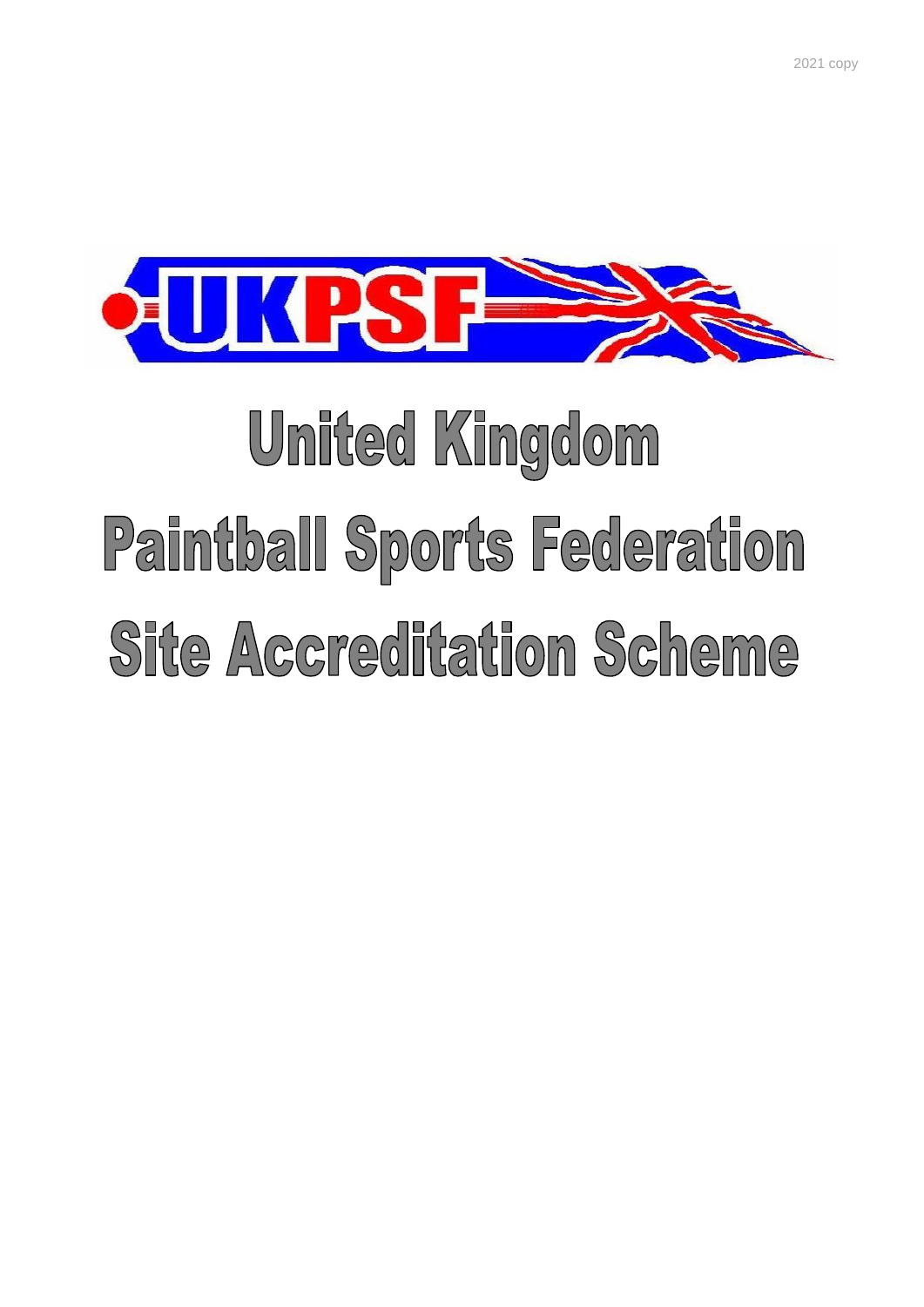

#### **United Kingdom Paintball Sports Federation**

#### **Site Accreditation Scheme**

The UKPSF accreditation scheme is a set of standards that paintball sites can voluntarily sign up to in order to achieve positive status recognition and business advantage, and accordingly benefit from the support of a range of key agencies as a consequence of being an assured quality service provider.

#### **The definition of accredited is "officially recognised or approved".**

The accreditation scheme has been set up so a paintball site that maintains high standards of equipment, staff training, site services, safety and ultimately customer satisfaction is rewarded with an accreditation mark. Accordingly potential customers can identify responsible site owners through the UKPSF accreditation scheme. Sites, which achieve the required standard, will be able to use the "accredited site logo" on their publicity material.

There are three levels of UKPSF site membership.

#### **Basic Membership**

Basic membership is the starting point for all paintball sites. The site offers a degree of information on a voluntary basis to the UKPSF. This is in the form of a simple question and answer sheet and is designed to ensure that all UKPSF site members meet minimum standards.

#### **Self-Accredited**

This is where a site has the basic membership and then works through this pack and returns it to The UKPSF to provide documentary evident to support there processes.

#### **Accreditation PLUS Member**

This should be the goal of all member sites. The Accreditation PLUS is where a representative of the UKPSF visits your venue and visually sees the methods and processes you use to deliver your events.

The stages for membership are as follows.

*Stage One – A site completes the on line registration at [www.UKPSF.COM](http://www.ukpsf.com/)*

*Stage Two – You have taken the accredited membership which is why you have received this pack, it should be completed and returned by email to [info@ukpsf.com](mailto:info@ukpsf.com) within 1 month of you signing up for the "accreditation process" a member of the UKPSF Team can check it once passed the site will receive a new Certificate showing its accredited status*

**Stage Three** - If following the successful Self Accredited status a venue wishes to achieve Accreditation PLUS they should contact the UKPSF to arrange the required site inspection, once the date for the visit has been established the payment of £200 to cover the inspection and Accreditation PLUS status should be paid.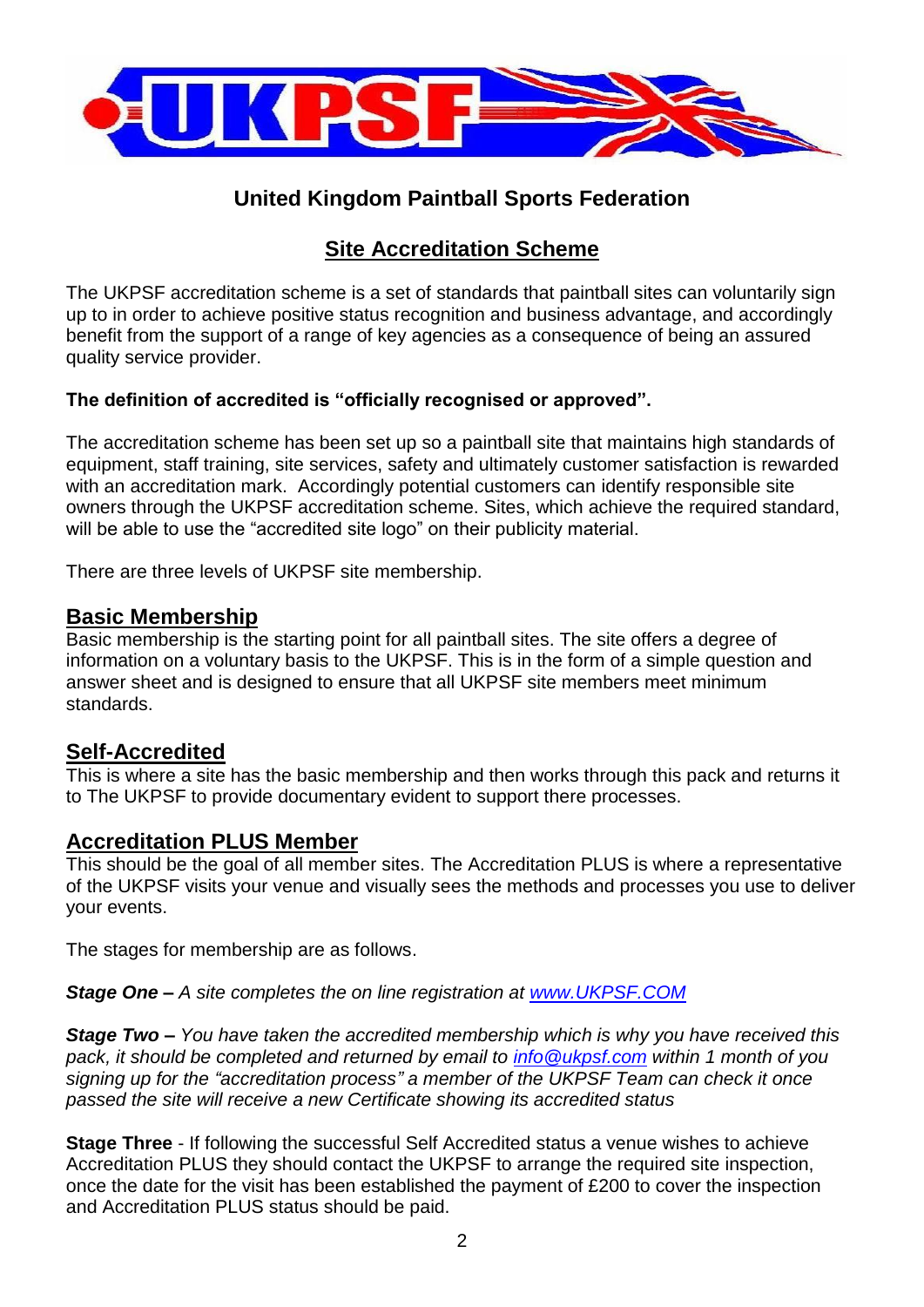## *Self-Accreditation*

We appreciate that the scheme looks like a paperwork exercise and that as a site owner you may not see the relevance of some of the information requested.

Having looked at several accreditation schemes from industry and sporting organisations all have a lot of paperwork. We know you are probably saying "I have operated a safe site for ten years why do I need to create all this unnecessary paperwork?" It is all about accountability.

An example of this would be the training of marshals.

Most sites take a customer who has shown an interest in earning some spare cash or a tournament player who might want to finance his/her regular paintball, give him/her a fluorescent vest and call them a marshal.

Whilst this might be acceptable to you, if there was an incident and the Health and Safety and your insurance company became involved they might ask you for your marshal training procedure and who trained the marshal involved in the incident. The answer "I did it!" is not good enough. You have to create a training programme and as the trainee achieves a standard the trainer signs the form. The trainee marshal then goes onto the next stage. The training given can be by you, not necessarily an outside organisation, but by creating a training program it makes your paintball site look more professional to outside organisations.

We know that initially, there will be a substantial amount of work for a site owner but once a standard has been achieved then it will be simple to keep the system up to date. There is a degree of flexibility in the accreditation scheme because all sites are different and some have facilities that others can only dream about.

An example of this would be sanitary facilities – some sites have brick built facilities with flushing toilets, hand basins and showers: others have trees!!!!! So we must set a minimum standard that is achievable by all, this would be a "hire" unit serviced weekly or fortnightly with hand-washing facilities. Then the site that supplies "trees" will not be accredited and could have their membership revoked. If a site supplies "deluxe facilities" then it is up to the site to advertise this information in their brochures.

During discussions with local authorities, county councils, Health and Safety officers, environmental health officers, the Adventure Activities Licensing Authority and insurance companies all have expressed support for an accreditation scheme. Some have indicated that as a governing body if we set the standards for sites they would be willing to use our scheme when they are called upon to inspect a paintball venue.

## **Confidentiality**

Information submitted by a site as part of the accreditation scheme will remain confidential and will not be passed to any other parties without the agreement of the site owner. A case for the exchange of information could be with insurance companies who offer better rates for accredited sites or for councils who want to highlight the accredited sites within their boundaries.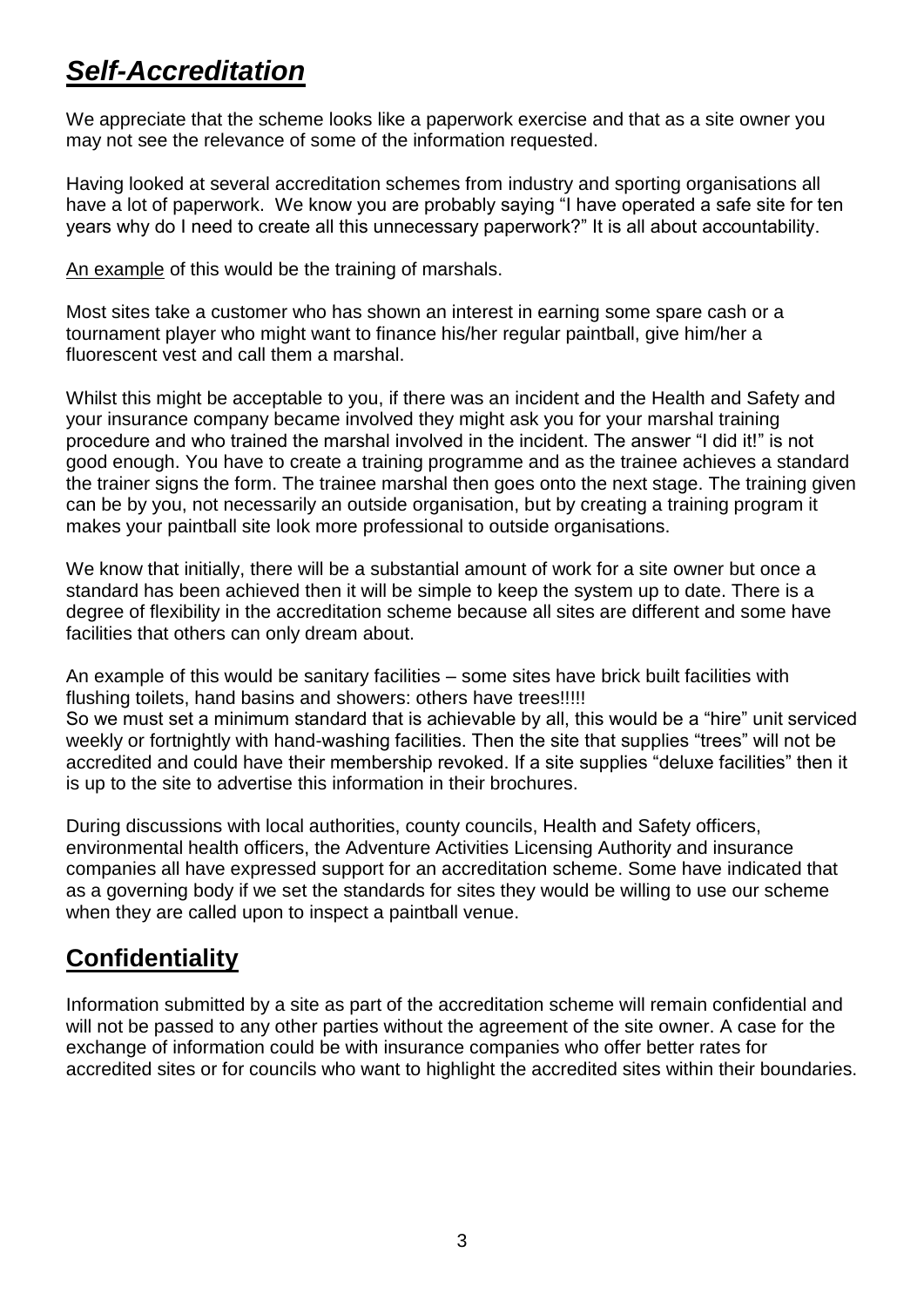# *Site and Company information*

You must submit the following information to be included in your accreditation package.

| Site name                      |  |
|--------------------------------|--|
| Venue Address                  |  |
| Site Owner/Contact name        |  |
| <b>Postal Address</b>          |  |
| Address                        |  |
| Town                           |  |
| County                         |  |
| Postcode                       |  |
| Contact telephone number       |  |
| Mobile telephone number        |  |
| Web site                       |  |
| $E$ – mail address             |  |
| Submission date                |  |
| <b>UKPSF Membership number</b> |  |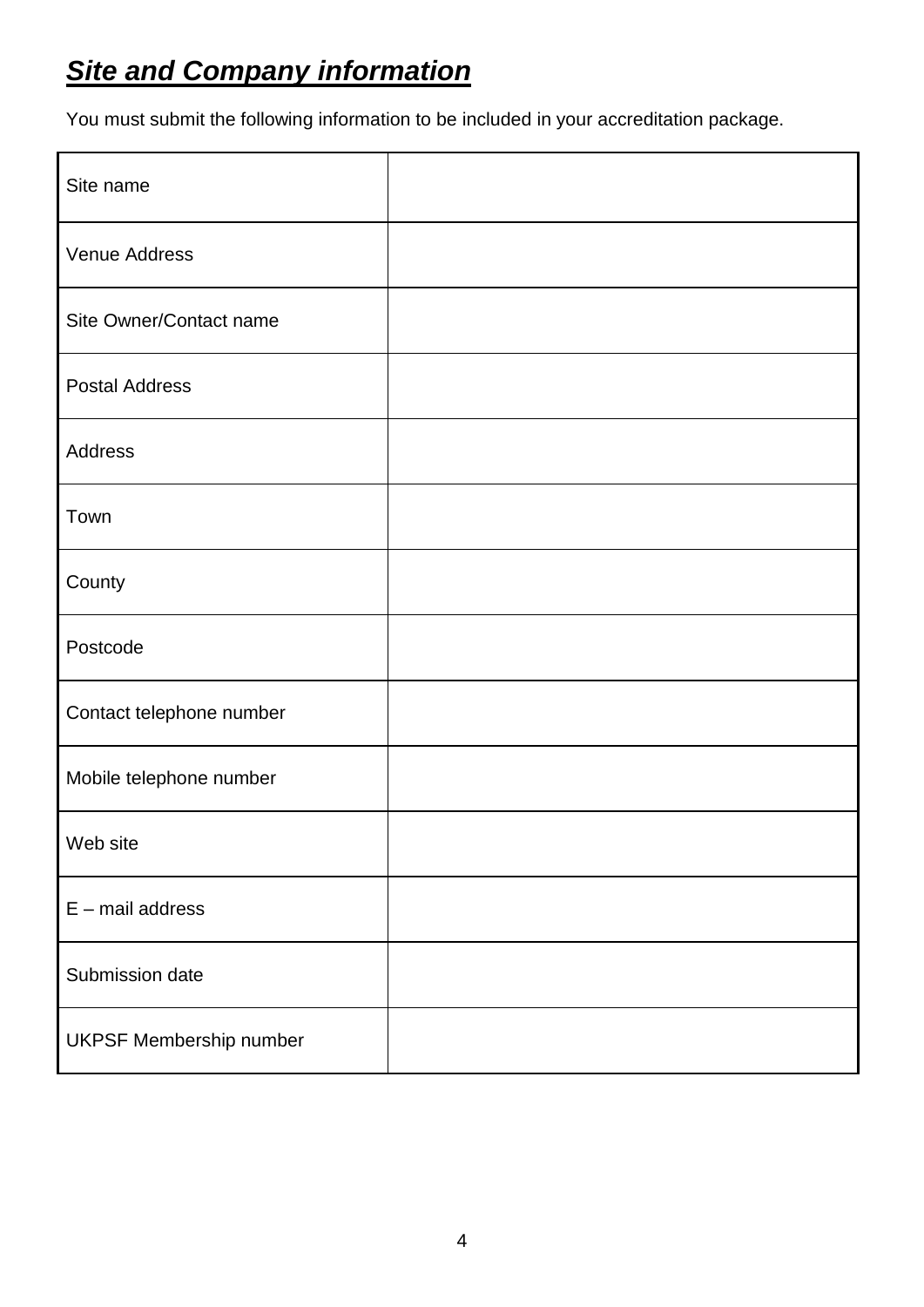# *Site and Company Documentation*

Copies of documentation required to support your application for accreditation

| Copy of your public liability certificate                        | Yes<br><b>No</b> |
|------------------------------------------------------------------|------------------|
| Copy of your employee liability certificate                      | Yes<br><b>No</b> |
| Standard information pack as supplied to a customer              | Yes<br>No        |
| Copy of first aid certificates for your marshals                 | Yes<br><b>No</b> |
| Copy of basic food hygiene if you supply food on site.           | Yes<br><b>No</b> |
| Copy of your current risk assessment.                            | <b>No</b><br>Yes |
| Copy of your standard disclaimer/waiver.                         | Yes<br><b>No</b> |
| Copy of your marshal training records                            | <b>No</b><br>Yes |
| If you have had an independent safety audit please supply a copy | Yes<br><b>No</b> |
| Do you have an accident Book (do not send copy's)                | Yes<br><b>No</b> |
| Do you have a Child Protection Policy?                           | Yes<br>No        |

Photocopies of all the relevant documents must be enclosed with the submission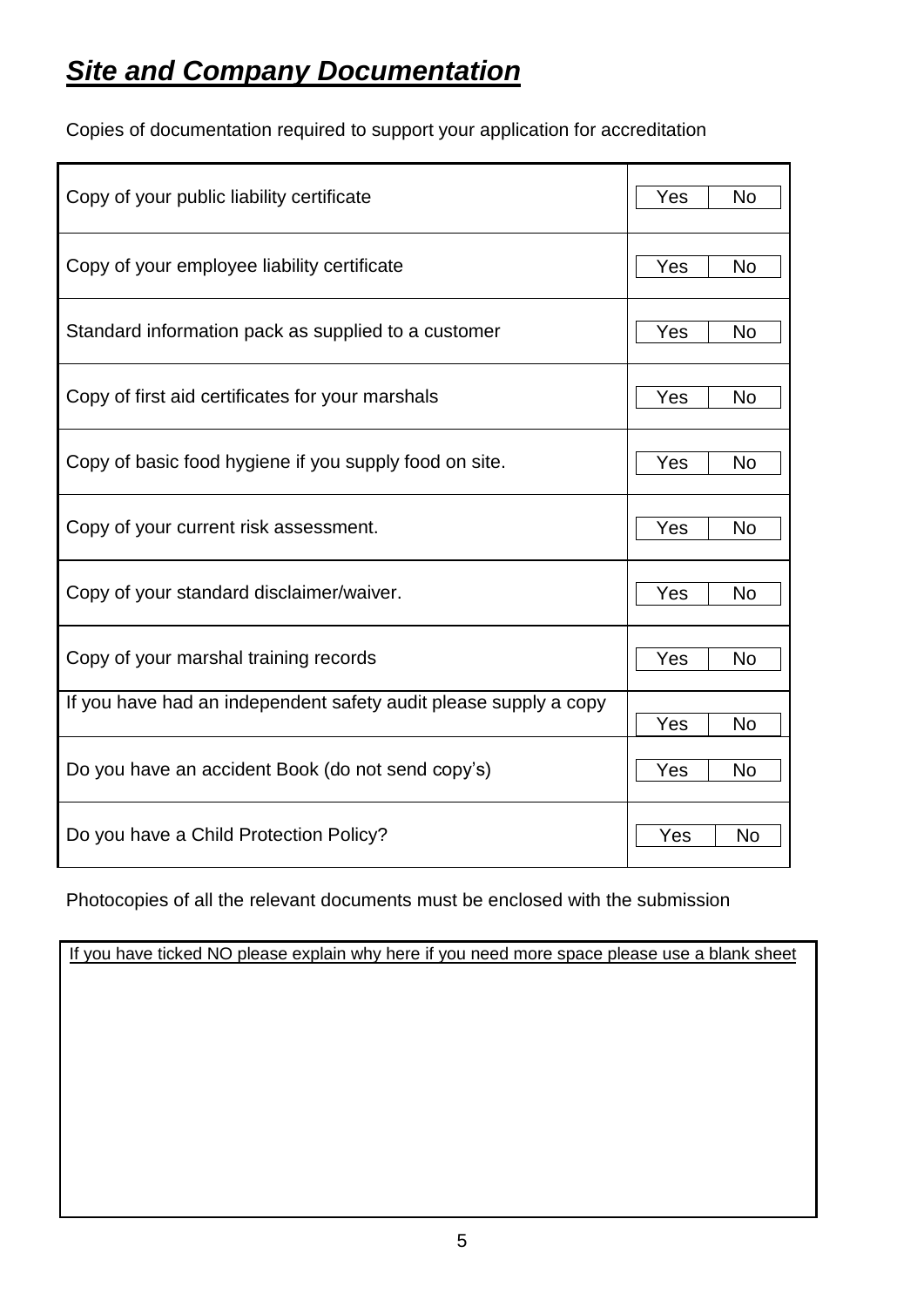#### *Site, Staff and Process questionnaire – Page 1 of 11*

Some questions will not be applicable please just put a line through these questions.

| Do you send customer a location map and directions to your venue?        | <b>No</b><br>Yes |
|--------------------------------------------------------------------------|------------------|
| Is there a company sign at the entrance to the paintball site?           | <b>No</b><br>Yes |
| If the site has a car park is it clearly marked and away from the game   | Yes              |
| areas?                                                                   | <b>No</b>        |
| Is there a sign pointing out that "Vehicles are left at owners risk"?    | Yes<br><b>No</b> |
| If the site does not have a car park and on-road parking is used is it   | Yes              |
| safe and legal? (if not applicable please put a line through the box)    | <b>No</b>        |
| Is there an access track to the safe area in the event of an             | Yes              |
| emergency vehicle being required?                                        | No.              |
| If a marshal directs cars in the car park do they wear a high visibility | Yes              |
| vest or similar item?                                                    | <b>No</b>        |
| Is the entrance to the "Safe Area" clearly marked?                       | <b>No</b><br>Yes |
| Does a marshal or game manager greet customers on arrival at the         | Yes              |
| safe area?                                                               | No.              |
| Is there sufficient cover in the safe area in case of inclement          | <b>No</b>        |
| weather?                                                                 | Yes              |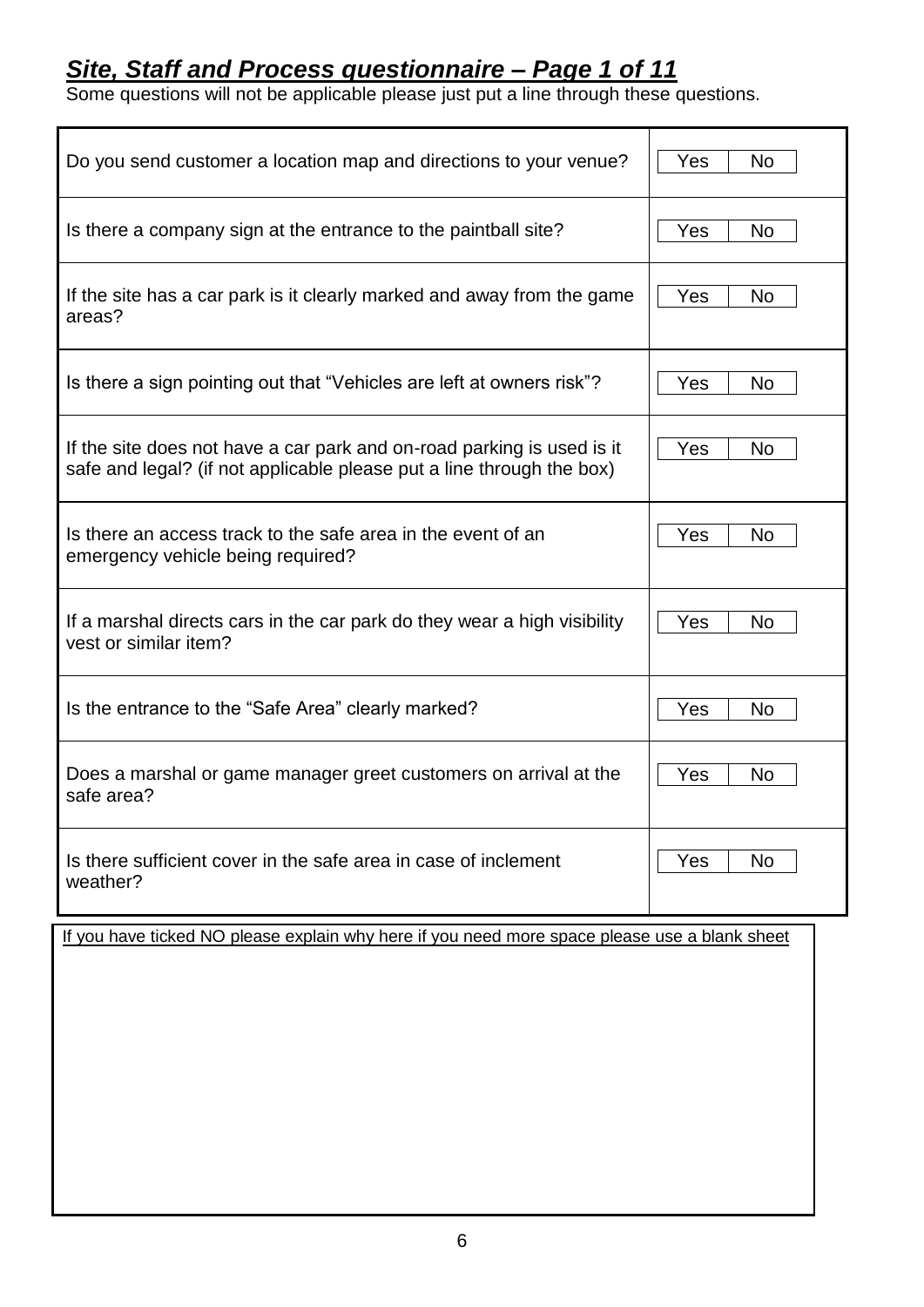## *Site, Staff and Process questionnaire – Page 2 of 11*

Some questions will not be applicable please just put a line through these questions.

| Are there any footpaths / rights of way in /or close to playing areas?          | <b>No</b><br>Yes |
|---------------------------------------------------------------------------------|------------------|
|                                                                                 |                  |
| If YES have these been suitably netted to prevent paintballs hitting the        |                  |
| general public? (if not applicable please put a line through the box)           | <b>No</b><br>Yes |
|                                                                                 |                  |
| If pellet netting is used, is it inspected regularly? (if not applicable please |                  |
| put a line through the box)                                                     | Yes<br><b>No</b> |
|                                                                                 |                  |
| Are there suitable signs to prevent public straying into playing areas?         |                  |
|                                                                                 | Yes<br><b>No</b> |
| Is there a sign at the exit from the safe area so players know they are         |                  |
| entering the playing area? (e.g. Goggles On)                                    | Yes<br>No        |
|                                                                                 |                  |
| Is there a sign at the exit from the playing area so players know they are      |                  |
| entering the safe area? (e.g. No markers beyond this point)                     | Yes<br><b>No</b> |
|                                                                                 |                  |
| If players are allowed to bring markers into the safe area is there a sign      |                  |
| to say barrel plugs/sock must be used beyond this point?                        | Yes<br>No        |
| If the site has a firing range is this clearly marked?                          |                  |
|                                                                                 | Yes<br>No        |
| Are the playing areas as clear as possible of natural hazards or the            |                  |
| hazards marked to prevent customers straying into dangerous areas?              | Yes<br><b>No</b> |
|                                                                                 |                  |
| Are the boundaries of the playing area clearly marked, and are players          |                  |
| made aware of the game boundaries prior to the start of the game?               | <b>No</b><br>Yes |
|                                                                                 |                  |
| Are all structures/buildings/barricades safe and stable and free from           |                  |
| hazards? (i.e. protruding nails)                                                | Yes<br>No        |
|                                                                                 |                  |
| If walk ways/ramps/bridges are used are they suitably guarded to                |                  |
| prevent customers falling from heights?                                         | Yes<br>No        |
|                                                                                 |                  |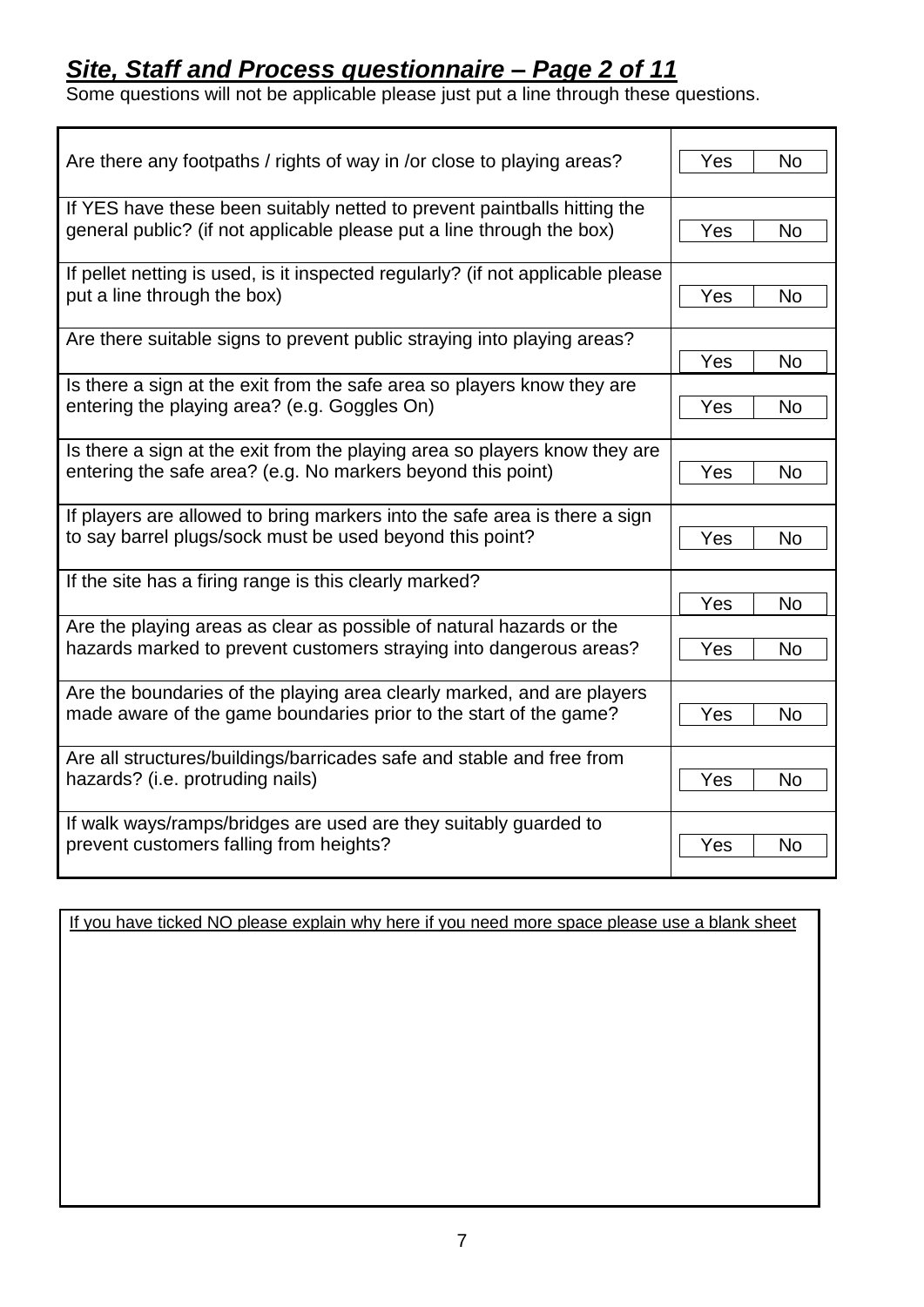## *Site, Staff and Process questionnaire – Page 3 of 11*

Some questions will not be applicable please just put a line through these questions.

The UKPSF team are not experts in the Health and Safety law with regards to construction and buildings on site. If you are unsure about a structure then consult your local HSE inspector. It is better to consult now than be prosecuted if an accident occurred and you were found negligent.

| If trenches are used are they shored to prevent collapse? If you are<br>unsure of the requirement please consultee your local HSE advisor. (if<br>not applicable please put a line through the box) | Yes<br>No        |
|-----------------------------------------------------------------------------------------------------------------------------------------------------------------------------------------------------|------------------|
| If tunnels are used are they suitably constructed? If you are unsure of the<br>requirement please consultee your local HSE advisor. (if not applicable<br>please put a line through the box)        | Yes<br><b>No</b> |
| If the paintball site is outdoors and operates after the hours of darkness<br>are the playing areas floodlit? (if not applicable please put a line through<br>the box)                              | Yes<br>No        |
| Are playing areas inspected prior to the start of day for debris or damage<br>since the previous event?                                                                                             | Yes<br>No        |
| Does the site have flushing toilets? (if not applicable please put a line<br>through the box)                                                                                                       | Yes<br>No        |
| Does the site have a chemical toilet and is it serviced regularly? (if not<br>applicable please put a line through the box)                                                                         | Yes<br>No        |
| Has the site sufficient toilet facilities based on one/toilet/fifty participants?                                                                                                                   | Yes<br>No        |
| Does the site have separate male and female facilities?                                                                                                                                             | Yes<br><b>No</b> |
| Is there a suitable hand washing facility including towels (disposable) and<br>soap based on one sink per toilet?                                                                                   | Yes<br>No        |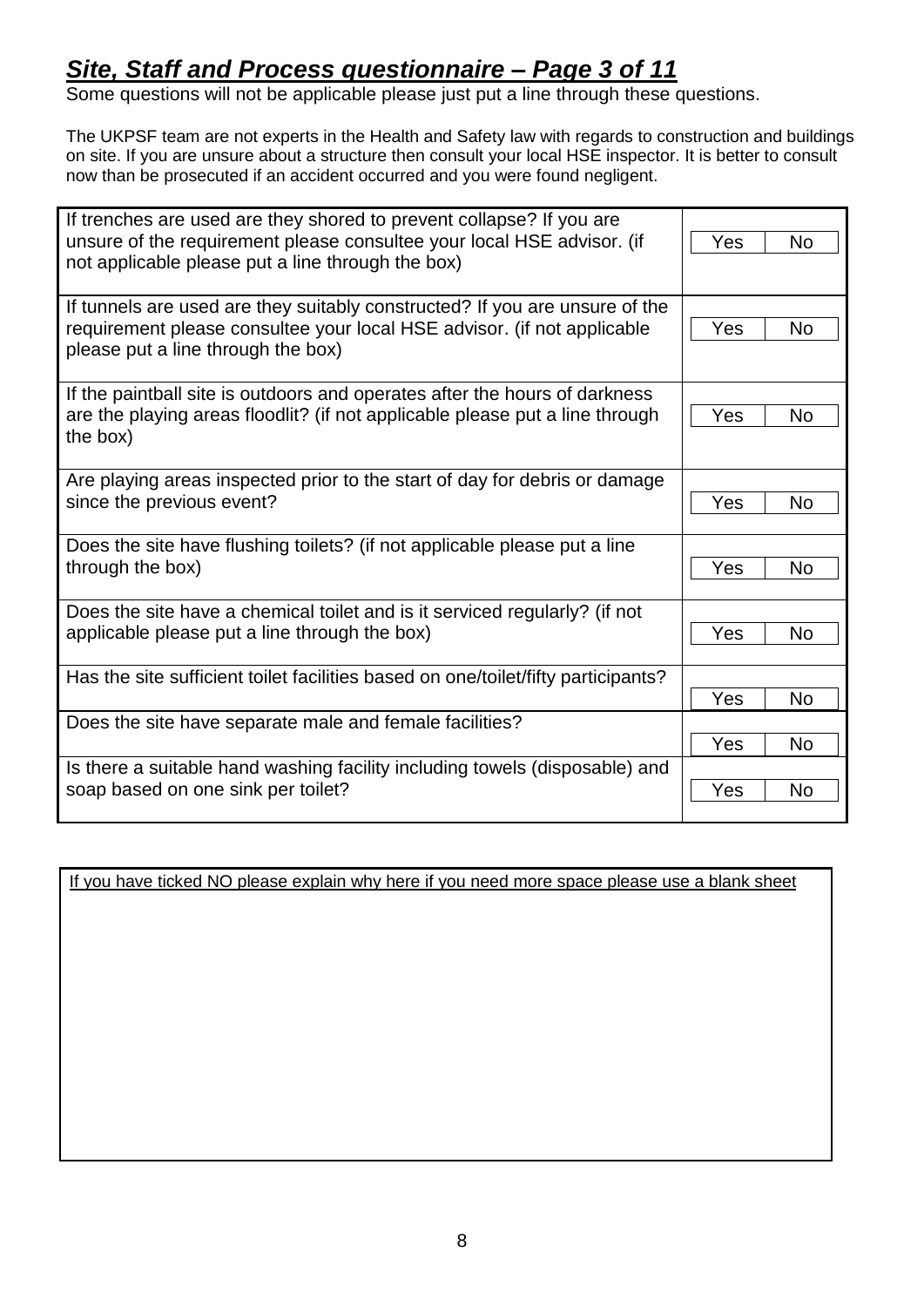## *Site, Staff and Process questionnaire – Page 4 of 11*

Some questions will not be applicable please just put a line through these questions.

| Is there a central administration area where players can consult the                  |                  |
|---------------------------------------------------------------------------------------|------------------|
| game manager at any time?                                                             | Yes<br><b>No</b> |
|                                                                                       |                  |
| Are marshals provided with a uniform and that their equipment conforms                |                  |
| to UKPSF standards?                                                                   | <b>No</b><br>Yes |
|                                                                                       |                  |
| Does the site operate a player-staff ratio of 1:15 or better?                         |                  |
|                                                                                       | Yes<br><b>No</b> |
| Is there a minimum of three staff on site at any one time during an event             |                  |
| day?                                                                                  | Yes<br><b>No</b> |
|                                                                                       |                  |
| Has all staff been trained for the roles they are providing and is this               |                  |
| documented?                                                                           | Yes<br><b>No</b> |
|                                                                                       |                  |
| Are all marshalling staff over the min accepted age of 16 years old?                  |                  |
|                                                                                       | Yes<br><b>No</b> |
| Do all staff know what to do in the event of a serious injury or incident?            |                  |
|                                                                                       | Yes<br><b>No</b> |
| Does the site have an adequate means of communication between the                     |                  |
| playing fields and the safe area in the event of an emergency?                        | <b>No</b><br>Yes |
|                                                                                       |                  |
| Do marshals know how to signal an incident to the senior marshal and                  |                  |
| how to stop a game?                                                                   | <b>No</b><br>Yes |
|                                                                                       |                  |
| Is at least one member of staff trained in first aid to a minimum standard            |                  |
| required for the size of your venue (please consult HSE guidelines of 1 <sup>st</sup> | Yes<br><b>No</b> |
| aid provision)                                                                        |                  |
|                                                                                       |                  |
| Do customers need to sign an entry form / disclaimer prior to                         |                  |
| participating?                                                                        | Yes<br><b>No</b> |
|                                                                                       |                  |
| If customers sign an entry form / disclaimer is this done electronically or           |                  |
| on a pre-printed form on arrival?                                                     | Elec<br>Paper    |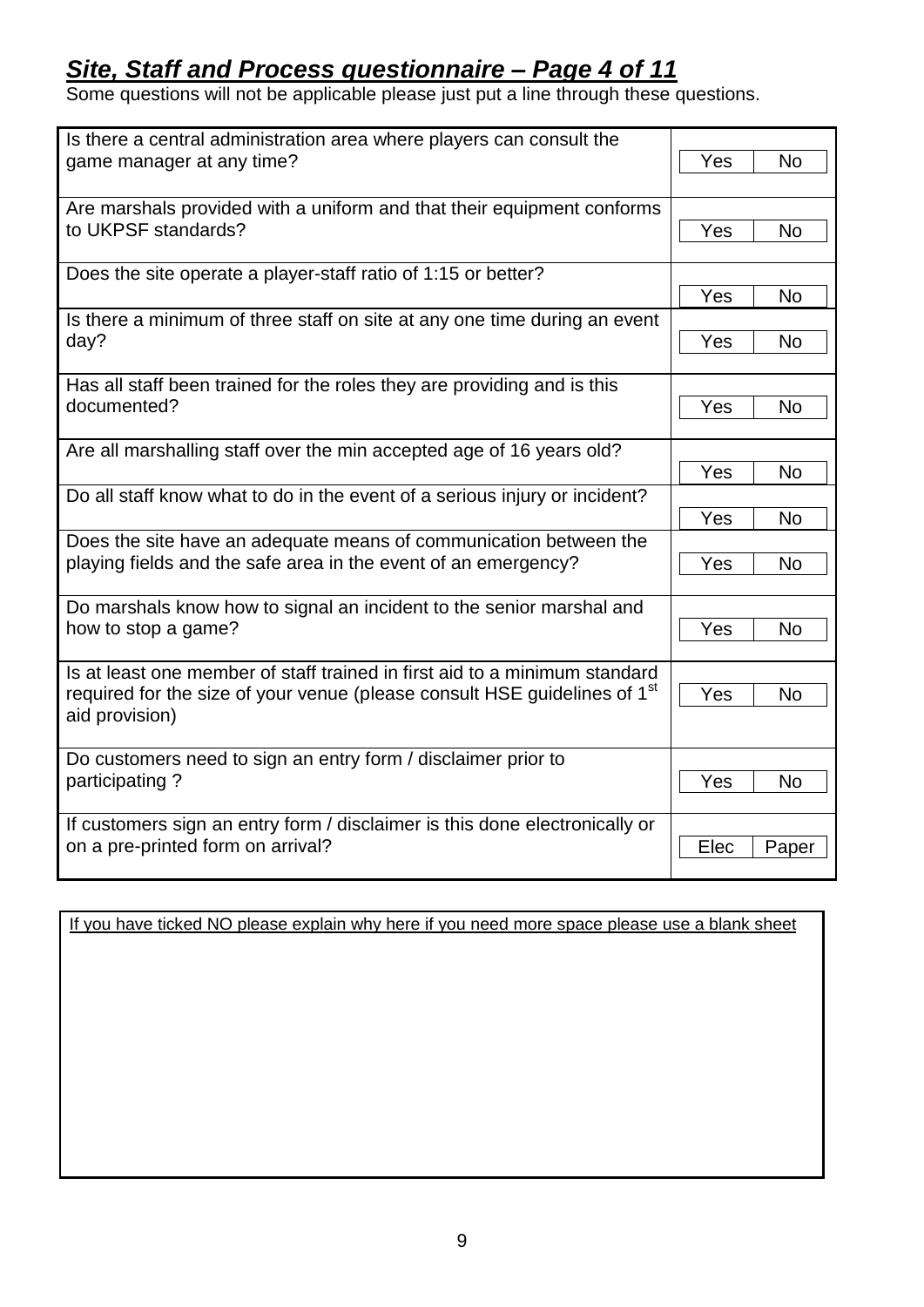## *Site, Staff and Process questionnaire – Page 5 of 11*

Some questions will not be applicable please just put a line through these questions.

| Prior to the start of the games is a comprehensive safety briefing given?                                                   |                  |
|-----------------------------------------------------------------------------------------------------------------------------|------------------|
|                                                                                                                             | Yes<br>No        |
| Does the site make a note of who gave the briefing to each group?                                                           |                  |
|                                                                                                                             | <b>No</b><br>Yes |
| Does the marshal giving the briefing use a "crib sheet" to ensure key                                                       |                  |
| points are not missed from the briefing?                                                                                    | <b>No</b><br>Yes |
| Are players who have played before still asked to attend the briefing?                                                      |                  |
|                                                                                                                             | Yes<br>No        |
| Are the key marshals / game managers introduced to the players? (first-                                                     |                  |
| aider, game manager in case they have a query/complaint)                                                                    | Yes<br>No        |
|                                                                                                                             |                  |
| Does the briefing contain essential information about the wearing of the                                                    |                  |
| mask? (What happens if it is removed - how to adjust the strap - what to                                                    | Yes<br>No        |
| do if the mask steams up etc.)                                                                                              |                  |
| Does the site provide suitable materials to clean the mask and anti fog                                                     |                  |
| solution if required?                                                                                                       | Yes<br><b>No</b> |
|                                                                                                                             |                  |
| When a player leaves the safe area for their first game does a marshal                                                      |                  |
| check that the mask is fitted correctly and the strap is tight?                                                             | Yes<br><b>No</b> |
| Are the key areas of the paintball site explained to the customers? (Safe                                                   |                  |
| area - goggles on areas – location of toilets etc)                                                                          | Yes<br>No        |
|                                                                                                                             |                  |
| If the site allows the use of pyrotechnics is the correct procedure for use                                                 |                  |
| explained and/or demonstrated during the safety briefing?                                                                   | Yes<br>No        |
|                                                                                                                             |                  |
| If pyrotechnics are on sale is there a clear policy that these are not sold<br>to players under 18 years old? (e.g. a sign) | Yes<br><b>No</b> |
|                                                                                                                             |                  |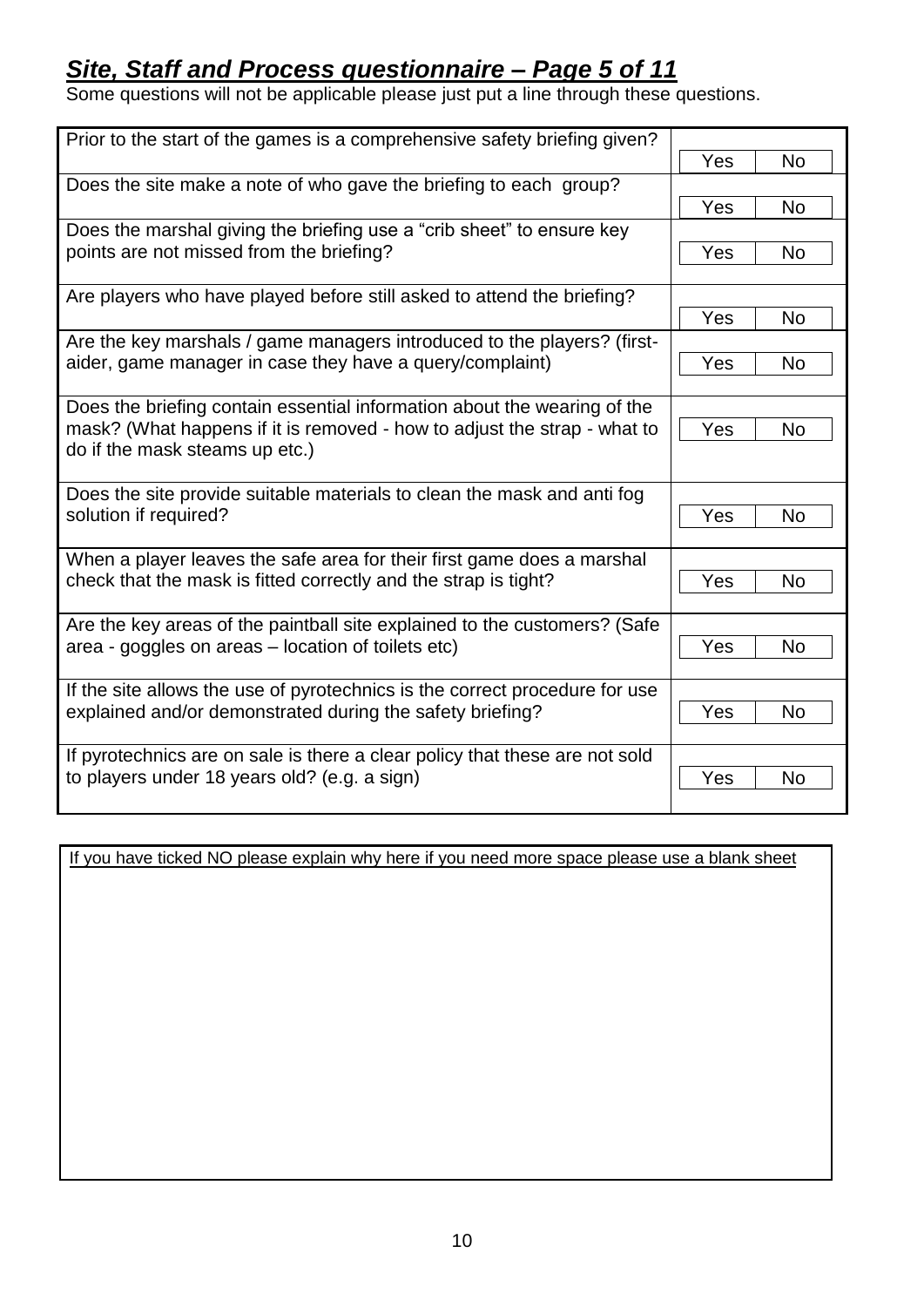## *Site, Staff and Process questionnaire – Page 6 of 11*

Some questions will not be applicable please just put a line through these questions.

| Is a suitable explanation of where a paintball marker is stored/located     | <b>No</b>        |
|-----------------------------------------------------------------------------|------------------|
| given during the safety briefing?                                           | Yes              |
| If a demonstration of the paintball marker is given in the safe area are    | Yes              |
| paintballs used? (if not applicable please put a line through the box)      | <b>No</b>        |
| Does the site demonstrate the marker on the target zone?                    | Yes<br><b>No</b> |
| If own guns are allowed in the safe area are players warned about the       | Yes              |
| use of barrel bungs/socks?                                                  | <b>No</b>        |
| Are customers discouraged from shooting other players in the head?          | <b>No</b><br>Yes |
| Are any natural hazards and game boundaries brought to the attention of     | <b>No</b>        |
| the players during the safety talk?                                         | Yes              |
| Is it explained that there is no physical contact allowed during or after a | Yes              |
| game?                                                                       | <b>No</b>        |
| Are the consequences explained to the customers - If they break the site    | <b>No</b>        |
| rules they could be excluded from the venue?                                | Yes              |
| Does the safety talk point out that paintballs can cause bruises and cut    | <b>Yes</b>       |
| the skin if fired at close range?                                           | <b>No</b>        |
| Does the marshal ask if any player suffers from any medical condition to    | <b>No</b>        |
| bring it to the attention of the marshal in charge of the group? (Asthma)   | Yes              |
| Does the site have a no drinking or drugs (except for medical conditions)   | Yes              |
| policy?                                                                     | <b>No</b>        |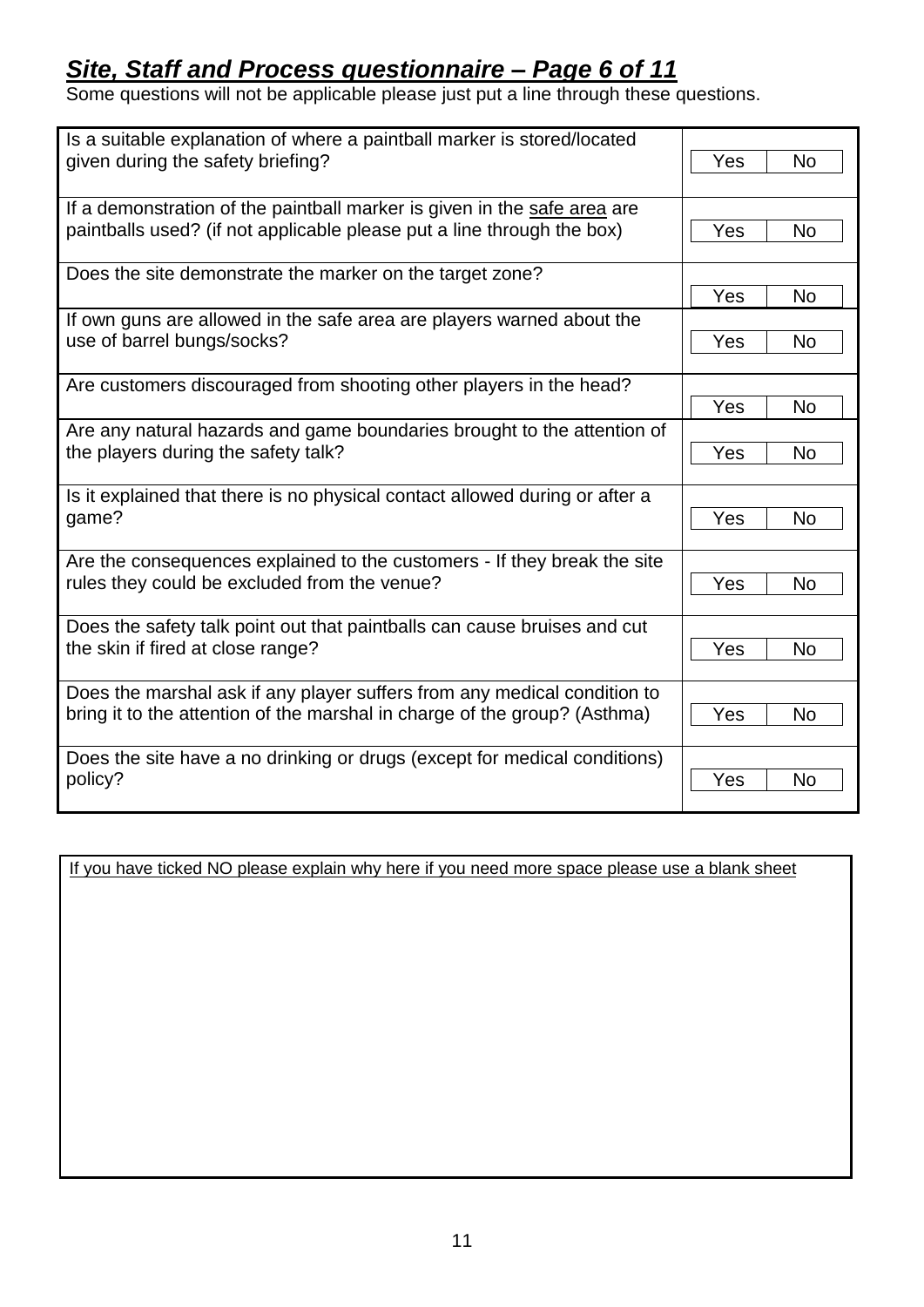#### *Site, Staff and Process questionnaire – Page 7 of 11*

Some questions will not be applicable please just put a line through these questions.

| What Is the sites minimum age for participation                                                                                                                            | <b>Adult Paintball</b><br>Low Impact |
|----------------------------------------------------------------------------------------------------------------------------------------------------------------------------|--------------------------------------|
| If junior players are playing does the site insist that the organiser<br>(at least one adult per group group) attends the safety briefing<br>even if they are not playing? | Yes<br>No.                           |
| Does the site owner ensure that junior players have their waivers<br>countersigned by an adult so the adult is aware of the risks<br>involved when playing paintball?      | Yes<br>No.                           |
| Does the site request parental consent forms instead of asking an<br>adult to countersign the waiver?                                                                      | Yes<br>No.                           |
| Does the site ensure all players are old enough to play?                                                                                                                   | Yes<br>No.                           |
| Is the minimum age highlighted on the sites publicity material?                                                                                                            | Yes<br>No                            |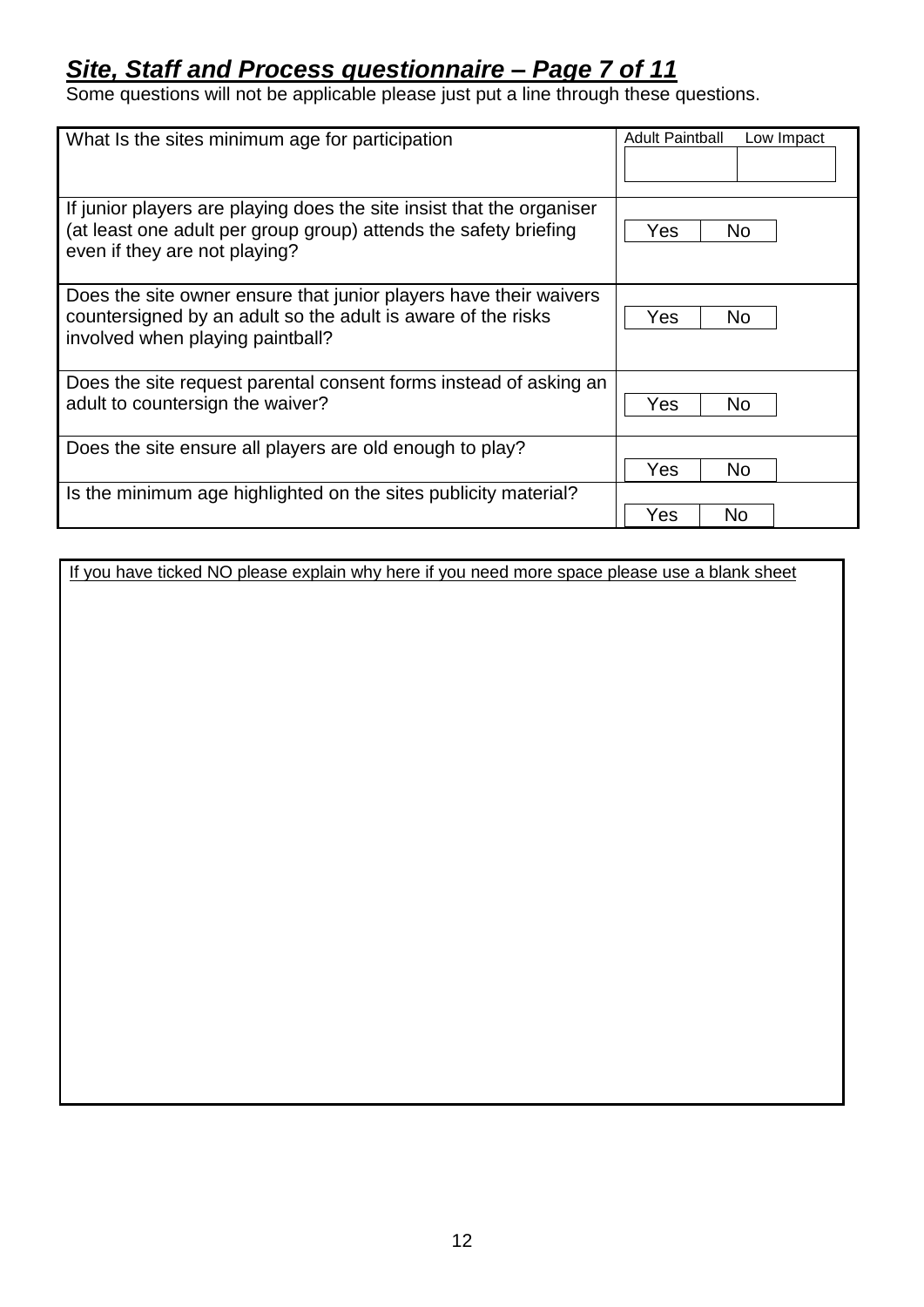## *Site, Staff and Process questionnaire – Page 8 of 11*

Some questions will not be applicable please just put a line through these questions.

| Does the site have a means to summon the emergency services if<br>required?                                               | Yes<br><b>No</b> |
|---------------------------------------------------------------------------------------------------------------------------|------------------|
| Does the site have a first aid box?                                                                                       | Yes<br><b>No</b> |
| Does the site have an emergency eye wash bottle?                                                                          | Yes<br><b>No</b> |
| Does the site supply clean dry coveralls?                                                                                 | Yes<br><b>No</b> |
| Are the paintball masks supplied clean, dry and contain ear and face<br>armour?                                           | Yes<br><b>No</b> |
| Are the lenses serviceable? (i.e. not full of scratches that could result<br>in customers removing a mask in a game area) | No<br>Yes        |
| Does the site supply an ambush hood or similar?                                                                           | <b>No</b><br>Yes |
| If other items of equipment are supplied are they of an acceptable<br>standard?                                           | Yes<br><b>No</b> |
| Are the markers stored in a designated area away from the safe area?<br>(Except own guns)                                 | Yes<br><b>No</b> |
| Does the site possess a chronograph to check marker velocities?                                                           | Yes<br>No        |
| Are site markers choreographed regularly and a record kept?                                                               | Yes<br><b>No</b> |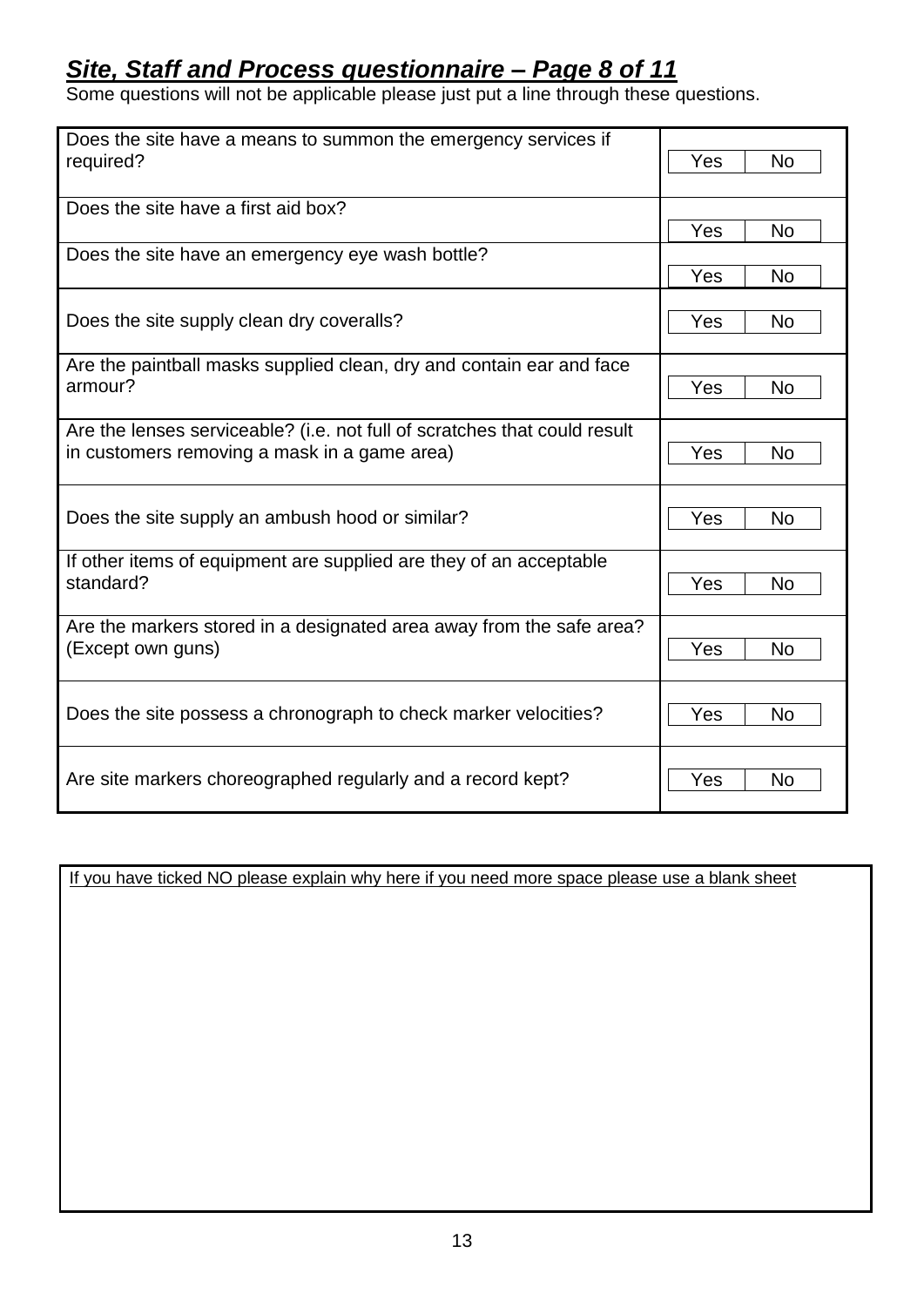## *Site, Staff and Process questionnaire – Page 9 of 11*

Some questions will not be applicable please just put a line through these questions.

| If players are allowed to use their own markers are these chronographed<br>before and randomly during the day? (if not applicable please put a line<br>through the box)        | <b>No</b><br>Yes      |
|--------------------------------------------------------------------------------------------------------------------------------------------------------------------------------|-----------------------|
| If players are allowed to use their own markers are barrel plugs/bags<br>checked? (if not applicable please put a line through the box)                                        | Yes<br>N <sub>o</sub> |
| Does the site operate a strict "semi automatic" or "single shot" rule for all<br>paintball markers? (if not applicable please put a line through the box)                      | Yes<br><b>No</b>      |
| If players are allowed to use their own goggles does a marshal make sure<br>they are up to standard and inspect them? (if not applicable please put a line<br>through the box) | Yes<br><b>No</b>      |
| In the central administration office is there a map to the local A&E hospital?<br>(This can be in a folder or on display)*                                                     | Yes<br><b>No</b>      |
| Does the site display their public liability certificate?                                                                                                                      | Yes<br><b>No</b>      |
| Does the site display their UKPSF membership certificate?                                                                                                                      | Yes<br><b>No</b>      |
| Does the site display their marshals' first aid certificates?                                                                                                                  | Yes<br><b>No</b>      |
| Does the site display their basic food hygiene certificates if food is prepared<br>on site?                                                                                    | <b>No</b><br>Yes      |
| Is the site risk assessment available if a member of the public wants to<br>inspect it?*                                                                                       | <b>No</b><br>Yes      |
| Is there a "Health and Safety Law - What you should know" poster<br>displayed?                                                                                                 | Yes<br>N <sub>o</sub> |
| Is the site's Employees liability insurance certificate displayed?                                                                                                             | Yes<br>No             |
| Does the site have an accident book?                                                                                                                                           | <b>No</b><br>Yes      |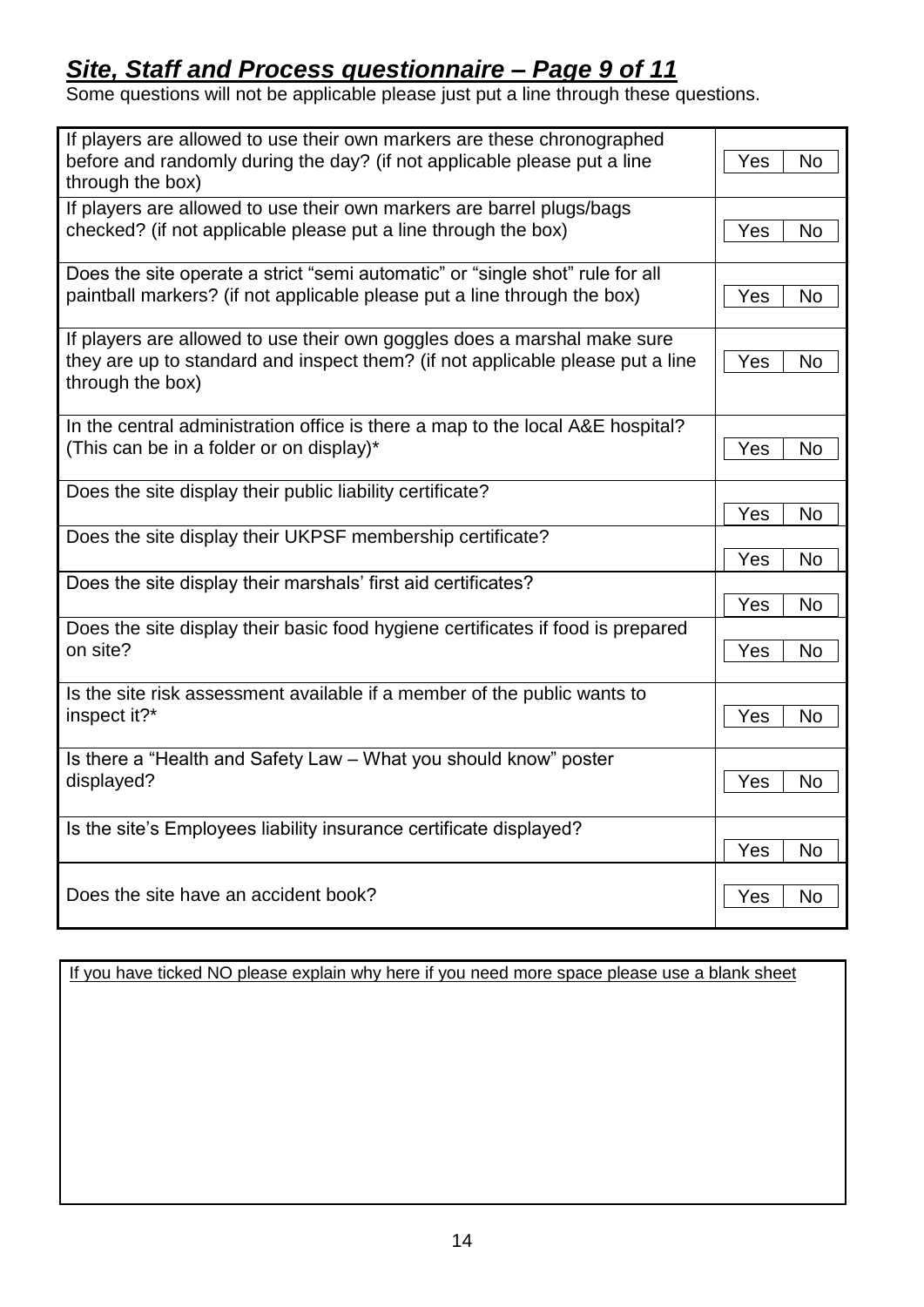## *Site, Staff and Process questionnaire – Page 10 of 11*

Some questions will not be applicable please just put a line through these questions.

| If the site has compressed air or CO2 cylinders are they stored correctly? (if<br>not applicable please put a line through the box)                                                                        | Yes<br><b>No</b> |
|------------------------------------------------------------------------------------------------------------------------------------------------------------------------------------------------------------|------------------|
| Do appointed persons carry out the filling of CO2 or compressed air<br>cylinders?                                                                                                                          | Yes<br>No        |
| If CO2 is used does the site have a set of scales available when filling<br>bottles? (if not applicable please put a line through the box)                                                                 | Yes<br>No        |
| Is there a sign warning of the dangers of CO2 and pointing out authorised<br>fillers must wear gloves, eye and ear protection? (if not applicable please put<br>a line through the box)                    | Yes<br><b>No</b> |
| If compressed air is used does the fill rig contain a device to prevent the over<br>filling of bottles? (if not applicable please put a line through the box)                                              | Yes<br><b>No</b> |
| Take a random selection of cylinders – are they in test?                                                                                                                                                   | Yes<br><b>No</b> |
| Does the site have a fire extinguisher or suitable means to extinguish a fire?                                                                                                                             | Yes<br><b>No</b> |
| If the site uses propane gas are the bottles stored away from naked flames in<br>a well-ventilated location and protected from accidental damage? (if not<br>applicable please put a line through the box) | Yes<br><b>No</b> |
| Is main water supplied on site?                                                                                                                                                                            | Yes<br><b>No</b> |
| If the site uses water containers are they clearly marked if they are for<br>drinking or if the water must be boiled? (if not applicable please put a line<br>through the box)                             | Yes<br>No        |
| If the site uses petrol containers are they correctly marked and stored away<br>from naked flames? (if not applicable please put a line through the box)                                                   | Yes<br>No        |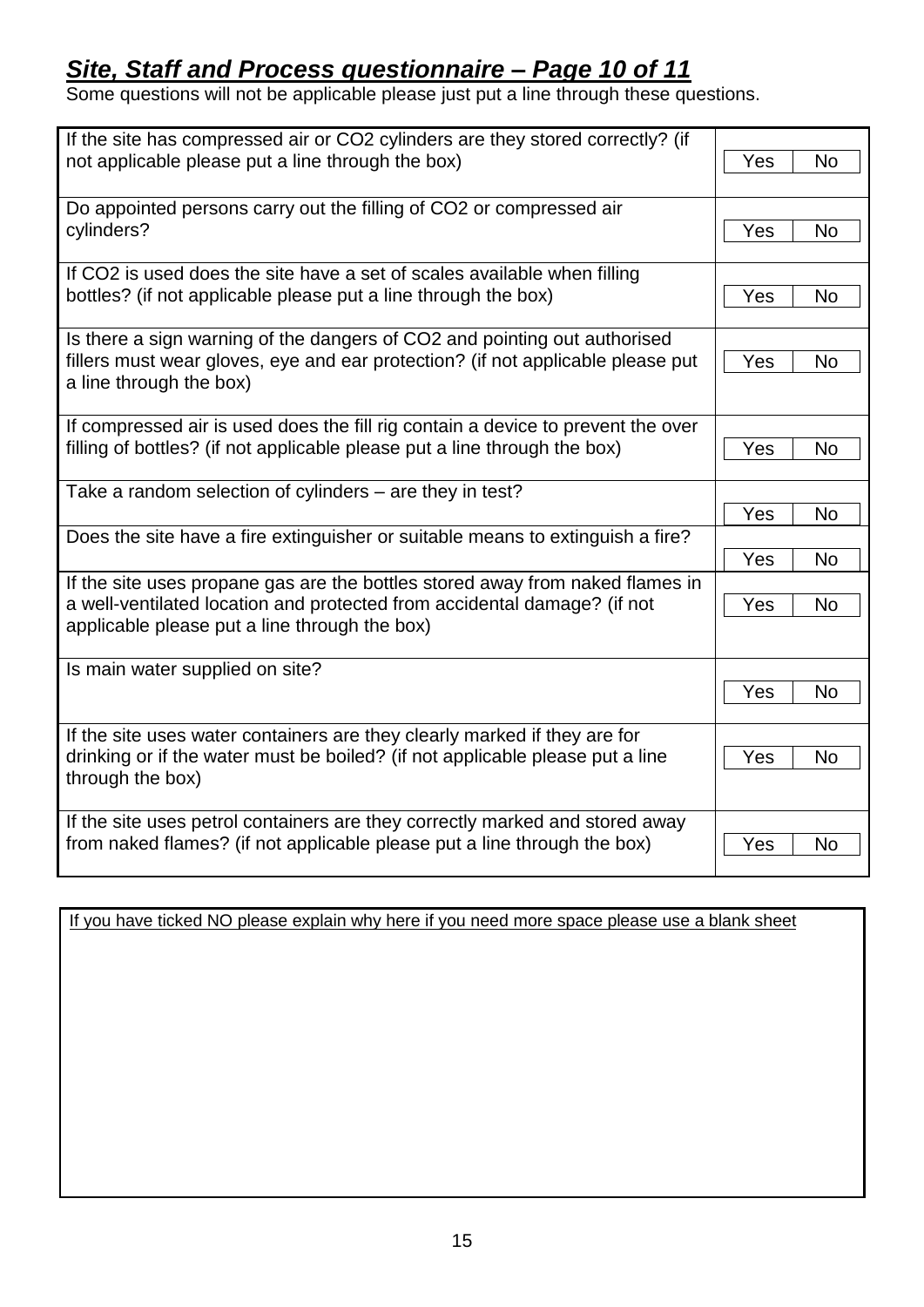## *Site, Staff and Process questionnaire – Page 11 of 11*

Some questions will not be applicable please just put a line through these questions.

| Is the site game manager over the age of 21?                          | Yes<br>No             |
|-----------------------------------------------------------------------|-----------------------|
| Are players own markers separated from general customers markers? (if | Yes                   |
| not applicable please put a line through the box)                     | No.                   |
| Does the site operate a surrender rule to try and prevent close range | Yes                   |
| shots?                                                                | No                    |
| Does the game manager explain about the safe distance for shooting    | Yes                   |
| players?                                                              | <b>No</b>             |
| In the safe area is there a sign pointing out the key "game rules"?   | Yes<br>N <sub>o</sub> |
| Does the site offer chest protectors to female players and junior?    | Yes<br>No             |

If you have ticked NO please explain why here if you need more space please use a blank sheet

Please use this box for any additional information you would like to add any additional information to your submission